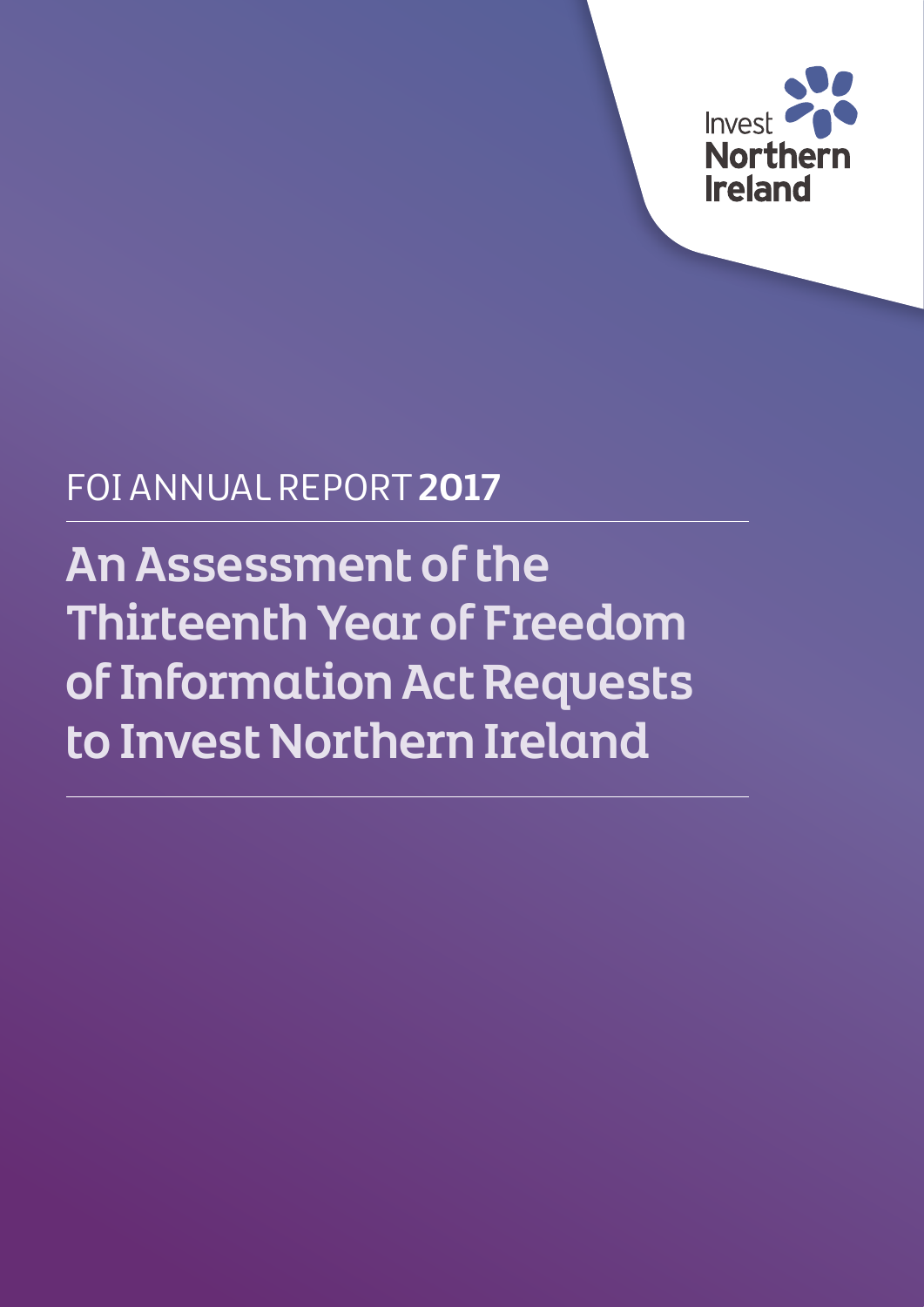## An Assessment of the Thirteenth Year of Freedom of Information Act Requests to Invest Northern Ireland

## **Contents**

|                                             | <b>Page Number</b> |
|---------------------------------------------|--------------------|
| <b>1. INTRODUCTION</b>                      | 3                  |
| 2. EXECUTIVE SUMMARY                        | 4                  |
| <b>3. DEFINITIONS</b>                       |                    |
| 3.1 Defining the scope of Freedom           |                    |
| of Information monitoring                   | 5                  |
| 3.2 Defining a request                      | 5                  |
| <b>4. RESPONSIBILITIES</b>                  |                    |
| 4.1 Organisational Responsibilities         | 6                  |
| 4.2 Information Management                  |                    |
| & Governance Team Responsibilities          | 6                  |
| 5. INVEST NORTHERN IRELAND'S PERFORMANCE    |                    |
| 5.1 Volume of Requests                      | $\overline{7}$     |
| 5.2 Category of Requester                   | 8                  |
| 5.3 Outcome of Requests                     | 9                  |
| 5.4 Use of Exemptions/Exceptions            | 10                 |
| 5.5 Timeliness of Responses                 | 11                 |
| 5.6 Internal Reviews                        | $11 - 12$          |
| 5.7 Appeals to the Information Commissioner | 13                 |
| 5.8 Appeals to the Information Tribunal     | 13                 |

| <u> 6. INVEST NORTHERN IRELAND'S</u>              | <b>Page Number</b> |
|---------------------------------------------------|--------------------|
| <b>PERFORMANCE TABLES</b>                         |                    |
| <b>Table 1:</b> Number of requests                | 14                 |
| Table 2: Category of requester                    | 15                 |
| Table 3: Response timeliness                      | 15                 |
| Table 4: Outcome of requests                      | 16                 |
| <b>Table 5:</b> Exemptions and exceptions applied |                    |
| to requests when withholding information          | 17                 |
| <b>Table 6:</b> Internal review outcomes; and     | 18                 |
| Table 7: ICO appeal outcomes                      | 18                 |
| <b>7. TABLE OF FIGURES</b>                        |                    |

| Figure 1: Total number of requests received 2013-2017                            | 7      |
|----------------------------------------------------------------------------------|--------|
| Figure 2: Volume of requests by regime                                           | 7      |
| Figure 3: Category of requester                                                  | 8      |
| Figure 4: Outcomes of requests                                                   | 9      |
| Figure 5: Disclosure trends 2013-2017                                            | 9      |
| <b>Figure 6:</b> Use of exemptions $\&$ exceptions                               | 10     |
| Figure 7: Timeliness of responses                                                | $11\,$ |
| Figure 8: Internal review outcomes                                               | $11\,$ |
| <b>Figure 9:</b> Internal reviews per number<br>of resolvable requests 2012-2016 | 12     |
| Figure 10: Internal review outcomes 2012-2016                                    | 12     |
| <b>Figure 11:</b> Timeliness of internal reviews                                 | 12     |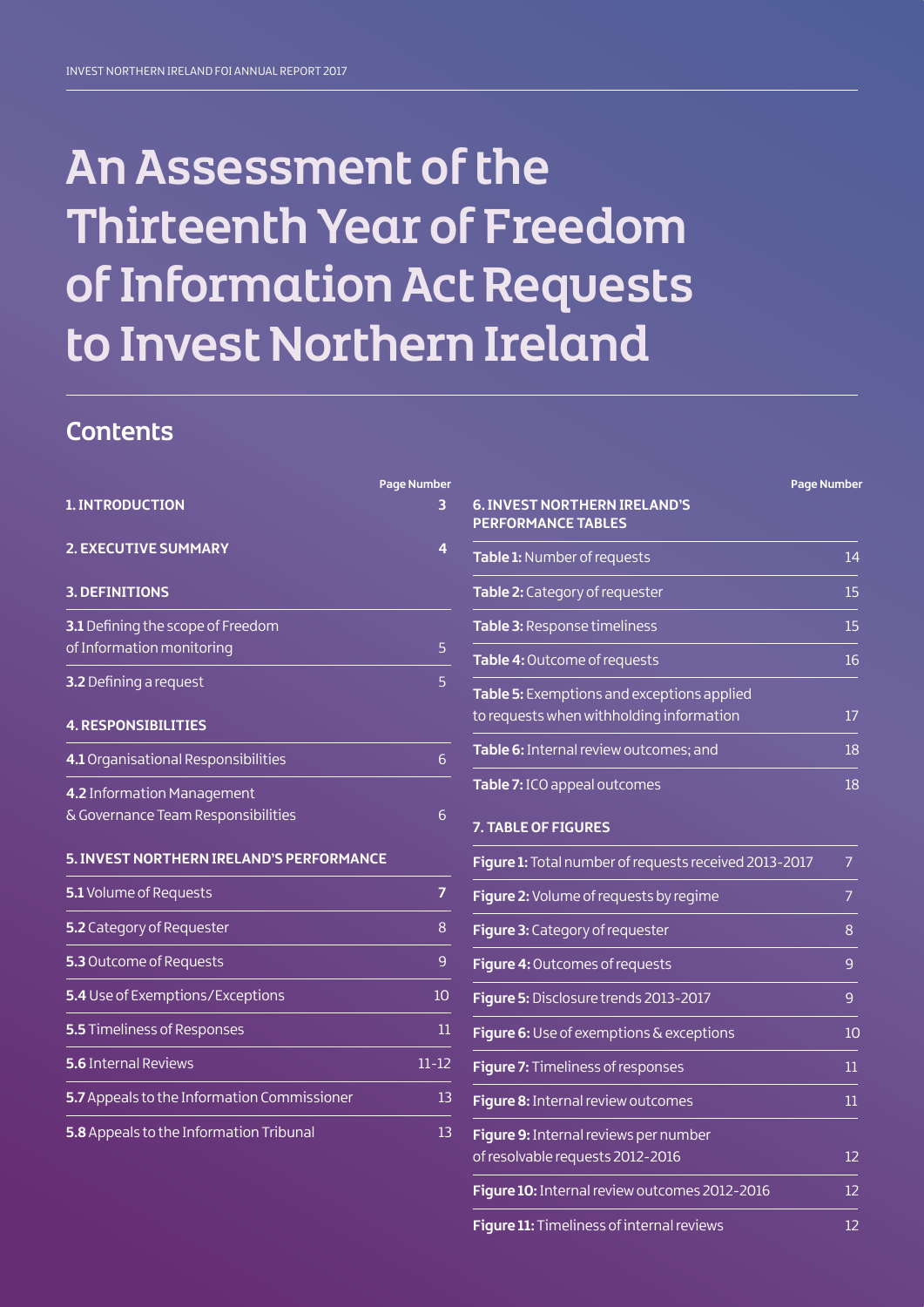## 1. Introduction

The Freedom of Information Act 2000 (FOI) and the Environmental Information Regulations 2004 (EIR) came fully into force on 1 January 2005.

The FOI Act confers two statutory rights on applicants:

1) To be told whether a public authority holds the information requested; and if so, 2) To have that information communicated to them

These rights are subject to a limited range of exemptions.

The EIR promotes the release of environmental information by providing a regime similar to the FOI Act. Its aim is to enable increased public participation in environmental decision-making.

This annual report provides information about the handling of all 'non-routine' information requests processed under the FOI Act or EIR, received by Invest Northern Ireland (Invest NI) over the period 1 January to 31 December 2017. Section 3 gives a definition of a non-routine request.

This is the tenth FOI annual report compiled by Invest NI using statistical information gathered on each request during the reporting period. It is consistent with the reports issued by central and local government. This is to help increase accountability, transparency and performance of all bodies covered by the legislation.

The report provides a summary of the performance of Invest NI in its handling of requests made under the FOI Act, including those handled under EIR. Previous annual reports are available on the Invest NI website and can be found at the link below:

**https://www.investni.com/media-centre/publications-and-reports.html?First-Letter=F**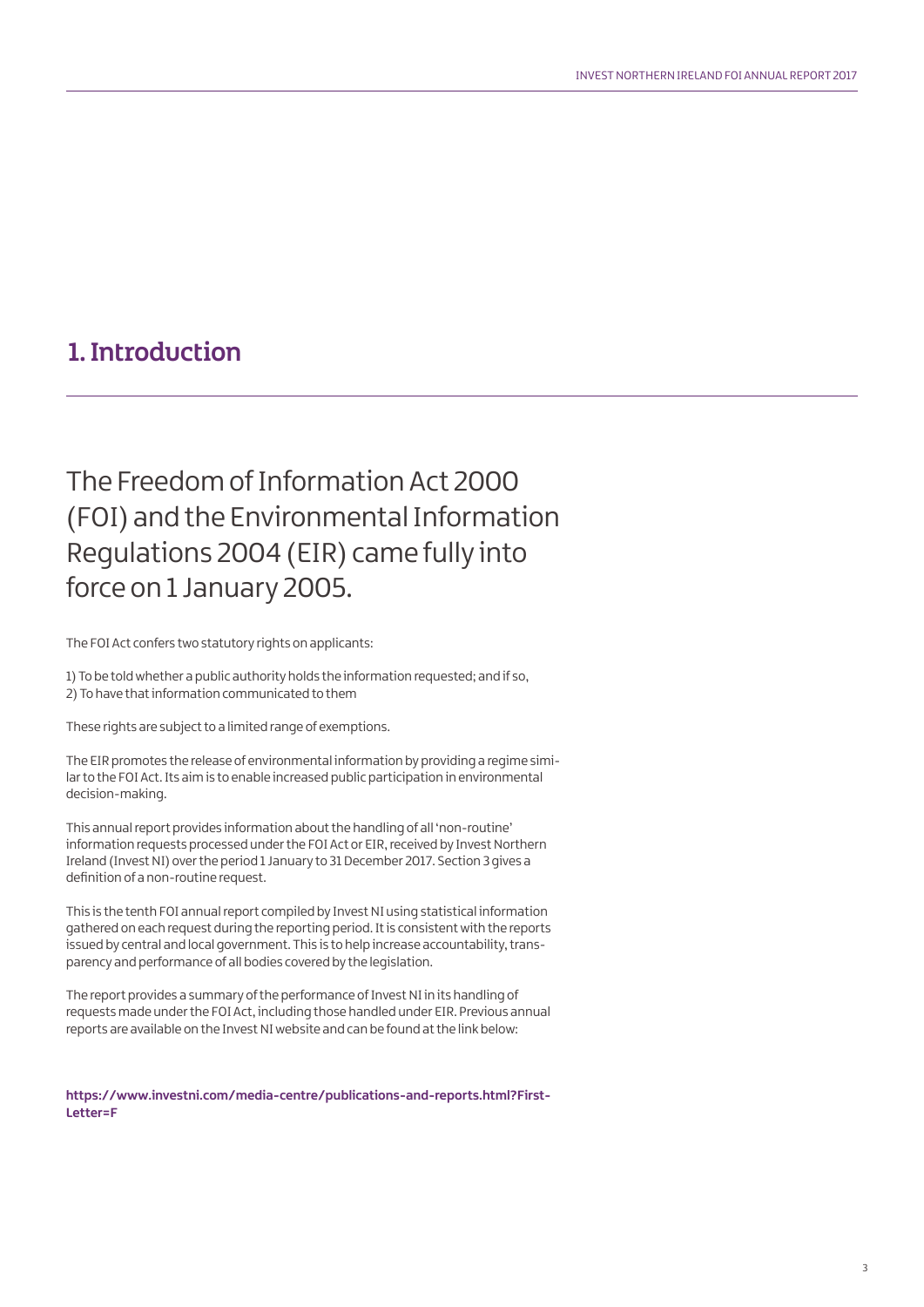### 2. Executive Summary

This report sets out Invest Northern Ireland's performance during calendar year 2017 in handling requests for information under the Freedom of Information Act 2000 and the Environmental Information Regulations 2004.

### **Key findings include:**

- Invest Northern Ireland received a total number of 61 non-routine requests handled under the FOI Act and the EIRs.
- 48% of all requests received were submitted by members of the public, followed by businesses with 28%, the media submitted 15% of requests, Solicitors 7% of requests and Campaigning Groups 3%.
- 98% of requests received a substantive response within the time frame permitted by the legislation. The average time for response was 14 days.
- 53% of "resolvable" requests (those where it was possible to give a substantive decision on whether to release the information being sought) were disclosed in full, while 9% resulted in the information requested being fully withheld.
- The most commonly used exemptions were applied to personal information (Section 40 / Regulation 13) and Information intended for future publication (Section 22 / Regulation 1).
- A total of 4 internal reviews were requested on the grounds that some or all of the requested information was withheld.
- The original decision was upheld in full for 25% of internal review cases and the complaint was upheld in part in 75% of cases.
- During this reporting period there were two appeals made to the Information Commissioners Office, of which Invest NI has been made aware, relating to the refusal of information requested. No formal decision notices have been issued to date.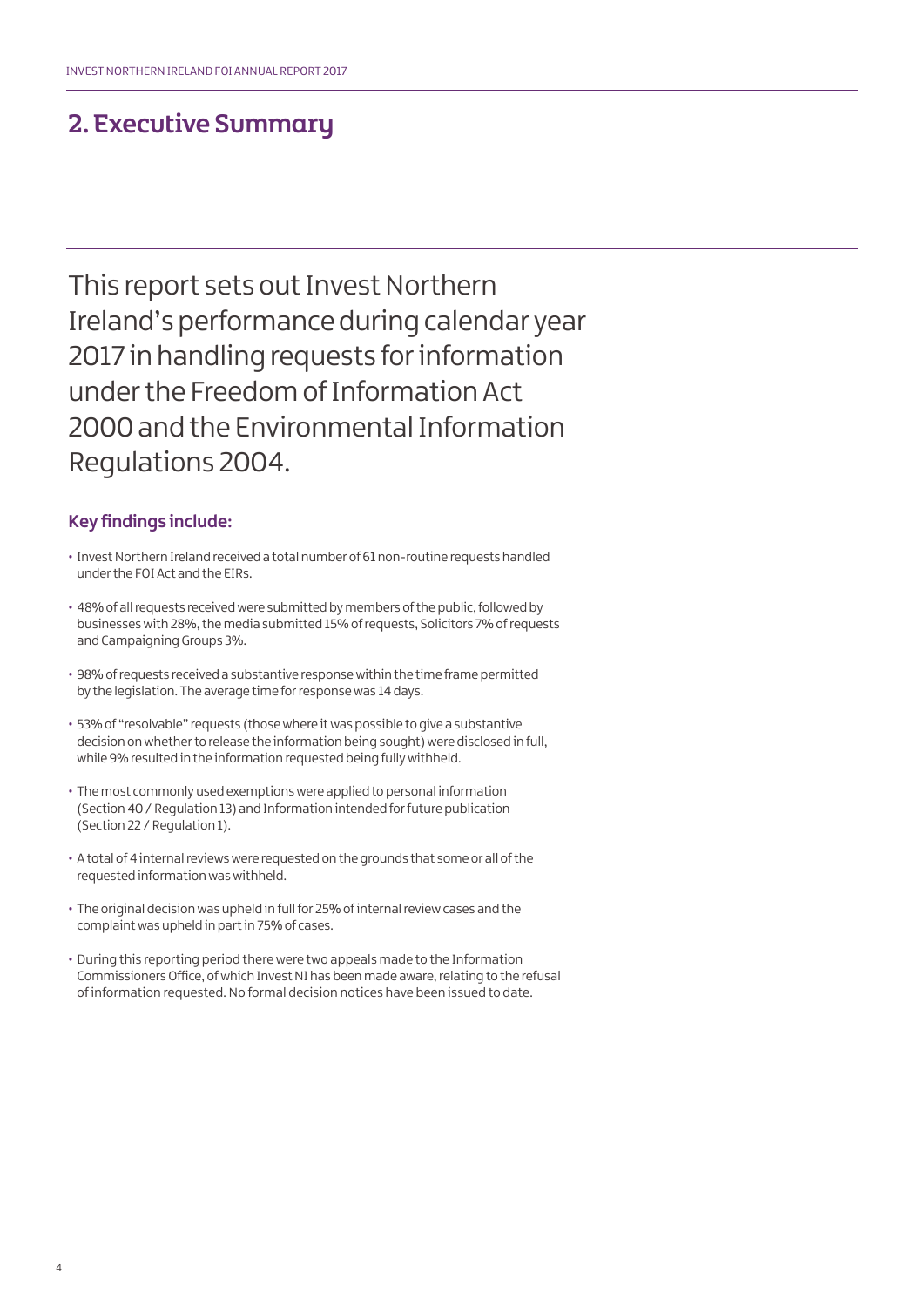## 3. Definitions 3.1 Defining the scope of Freedom of Information monitoring 3.2 Defining a request

### **3.1 Defining the scope of Freedom of Information monitoring**

### **Section 1 of the Freedom of Information Act 2000 states that (subject to certain exemptions):**

'Any person making a request for information to a public authority is entitled **(a)** to be informed in writing by the public authority whether it holds information of the description specified in the request, and

**(b)** if that is the case, to have that information communicated to him'

Regulation 5 of the Environmental Information Regulations 2004 states that (subject to certain exceptions):

'A public authority that holds environmental information shall make it available on request.'

The above provisions apply to all relevant requests for information made to public authorities, no matter how routine and straightforward they may be. Invest NI supplies large amounts of information, both on request and proactively, as an established and routine part of its business. This includes information released in the form of leaflets, correspondence exchanges, reports and other published material, and through websites and its publication scheme.

All information released on request is covered by the FOI Act. However, it would be both uninformative and fundamentally unfeasible to count all such activity in Freedom of Information monitoring returns. The statistics in this report therefore relate only to the 'non-routine' information requests that Invest Northern Ireland has received.

Essentially, this means that statistics recorded only include those requests where:

**1.** It was necessary to take a considered view on how to handle the request under the terms of the FOI Act, and

**2.** The Information Management & Governance Team was informed of the request and logged it in their case management system.

### **3.2 Defining a request**

An information request for monitoring purposes is one:

- **1.** Which meets the criteria in section 8 of the FOI Act and, if the request falls under the EIRs, it includes requests made in any form or context, including oral requests; and
- **2. (i)** Which results in the release of information (in any media); or
- **(ii)** Results in information being withheld under an exemption or exception from the right of access (either the FOI Act the EIR); or
- **(iii)** The request is not processed because Invest NI estimates the cost of complying would exceed the appropriate limit in accordance with section 12 of the FOI Act; or
- **(iv)** The request is not processed because Invest NI is relying on the provisions of section 14 of the FOI Act (vexatious or repeated requests); or
- **(v)** Where a search is made for information sought in the request and it is found that none is held.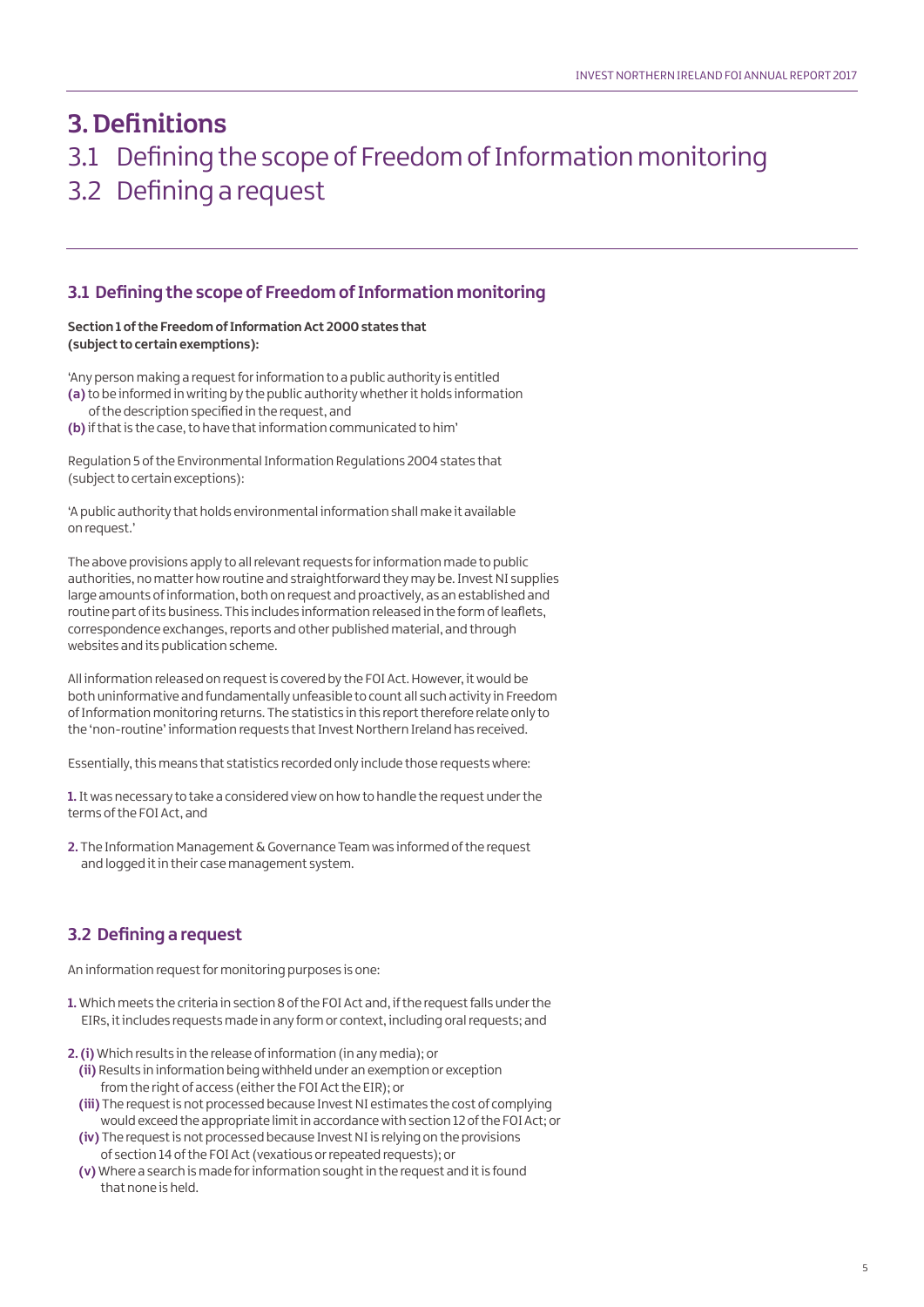## 4. Responsibilities

## 4.1 Organisational Responsibilities 4.2 Information Management & Governance Team Responsibilities

### **4.1 Organisational Responsibilities**

As the regional business development agency, Invest NI's role is to grow the local economy. We do this by helping new and existing businesses to compete internationally, and by attracting new investment to Northern Ireland.

We are part of the Department for the Economy and provide strong government support for business by effectively delivering the Government's economic development strategies.

### **Invest Northern Ireland is designated as a separate public authority under the FOI Act. This means that it is independently responsible for handling requests for information.**

As required by the FOI Act, Invest NI has produced a publication scheme. This is the vehicle that a public authority uses to inform the public of the information it publishes or intends to publish, where it can be accessed and whether the information will be available free of charge or at a specified cost. Invest NI's publication scheme can be found on its website. This can be accessed via the following web addresses / links:

### **http://www.investni.com/about-us/our-approach/freedom-of-information.html**

The Chief Executive is the designated 'qualified person' for the purposes of Section 36 of the FOI Act.

Responsibility for Freedom of Information compliance rests with the Finance and Operations Group, namely the Information Management & Governance Team within the Internal Operations Division.

### **4.2 Information Management & Governance Team Responsibilities**

The Information Management & Governance team has responsibility for the provision of advice and guidance to Invest NI in relation to access to information legislation (the FOI Act, the EIR and the Data Protection Act 1998 (DPA)).

Its main functions in relation to access to information are:

- Overseeing, coordinating, advising and supporting Invest NI in their compliance with access to information legislation.
- Allocating requests received centrally to the relevant Division within Invest NI to prepare a response.
- Issuing guidance and encouraging best practice in relation to request handling.
- Managing a FOI request tracking and monitoring system on behalf of the organisation.
- Overseeing compliance with the ICO model publication scheme contained on Invest NI's website.
- Publishing statistics on the performance of Invest NI in handling FOI requests.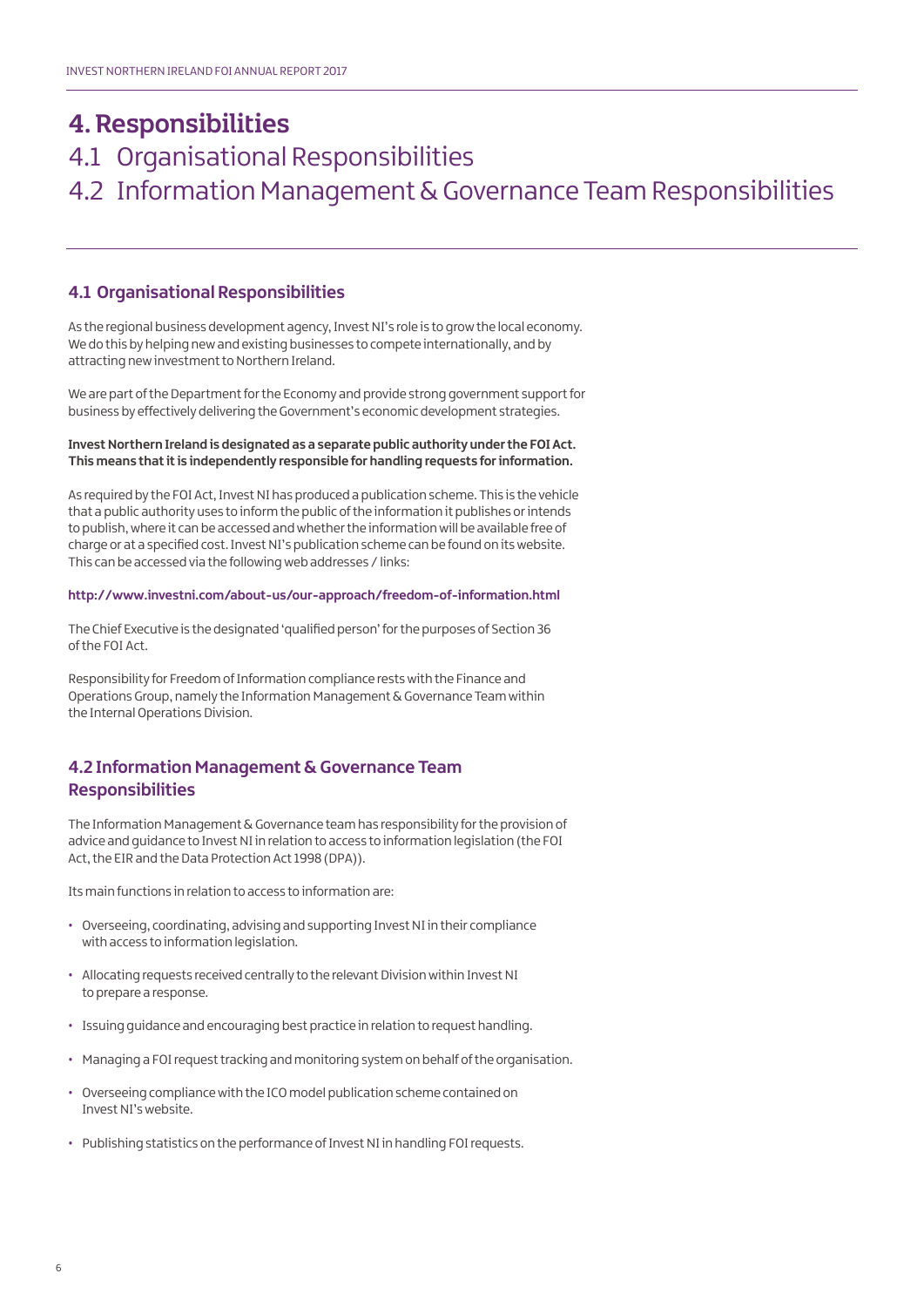## 5. Invest Northern Ireland Performance 5.1 Volume of Requests

### **5.1 Volume of Requests**

Invest NI received a total of 61 requests for information under the FOI and EIR legislation during 2017.

Figure 1 below details the annual total number of requests received by Invest Northern Ireland in the last five previous years.



### **Figure 1: Total Number of Requests Received 2013 – 2017**

Figure 2 below shows the breakdown by regime under which the requests were handled.

### **Figure 2: Volume of Requests by Regime**  $80 -$ 70 60 50 - $40<sup>1</sup>$ 30  $20 -$ 10  $\circ$ FOI EIR

All of the requests for information were dealt with under the Freedom of Information legislation (100%). There were no requests handled under the Environmental Information Regulations.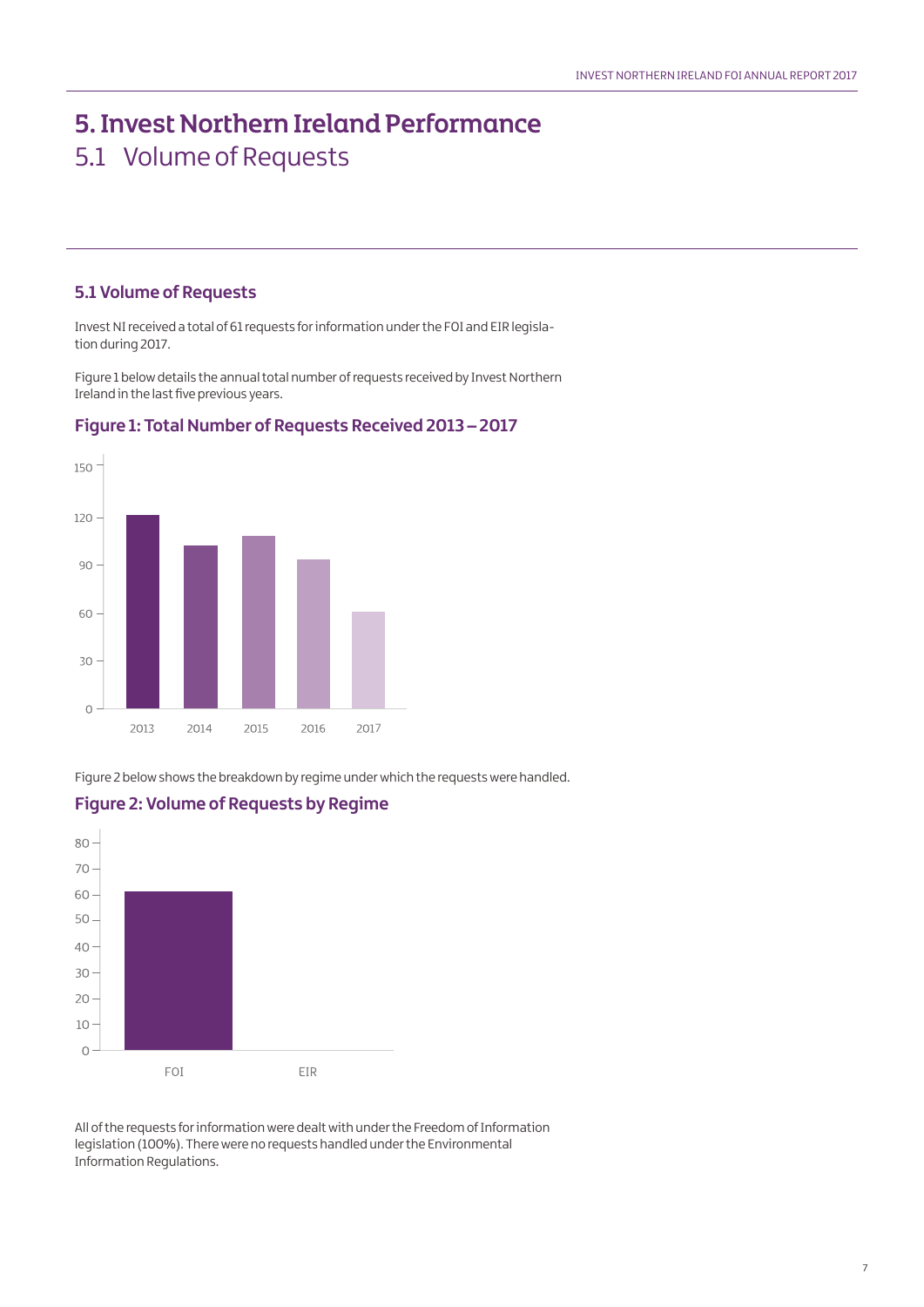## 5. Invest Northern Ireland Performance 5.2 Category of Requester

### **5.2 Category of Requester**

Invest NI assigns one of the following categories to each request: Business, Campaigning Group, Media, Member of the Public, Researcher, Public Representative, or Solicitor.

However, it is sometimes not possible to determine accurately the category of requester for every request, though these instances are rare. Using the information that has been provided, conclusions have been drawn regarding the source of the requests submitted.

As Figure 3 below shows, the largest number of requests to Invest NI continues to be received from Members of the Public (48%).

The second largest number of requests was received from Businesses (28%).

The remaining requests came from the Media (15%), Solicitor (7%) and Campaign Groups (3%).

### **Figure 3: Category of Requester**



High profile requests – those received from Campaigning Groups and the Media, - together accounted for 18% of all requests received in 2017.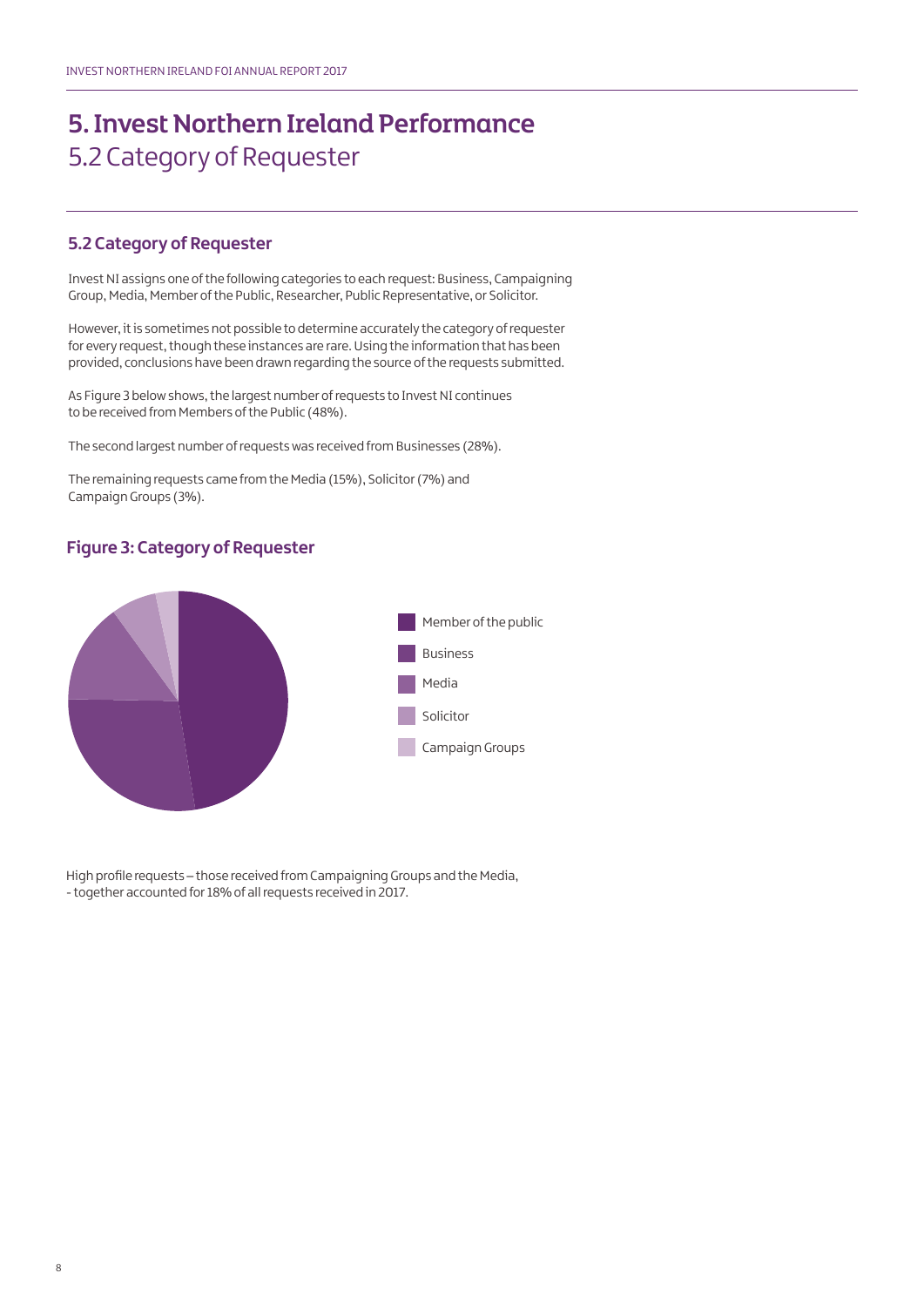## 5. Invest Northern Ireland Performance 5.3 Outcome of Requests

### **5.3 Outcome of Requests**

Of the 61 requests for information processed in 2017 all were completed

Of the 61 requests processed, 3 sought information that was 'not held' by Invest NI. The remaining 58 requests were classed as 'resolvable', in that it was possible to give a substantive decision on whether to disclose the information sought.

As Figure 4 shows, in 53% of resolvable requests the information was disclosed in full and in 38% of cases the information was partially disclosed. In 2017, 9% of requests for information resulted in the information being fully withheld.

### **Figure 4: Outcome of Requests**



The annual disclosure trend for Invest Northern Ireland over the last five years is shown in Figure 5 below.

### **Figure 5**

|                            | 2013 | 2014 | 2015 | 2016 | 2017 |
|----------------------------|------|------|------|------|------|
| Disclosed in Full          | 71%  | 43%  | 43%  | 51%  | 53%  |
| <b>Partially Disclosed</b> | 24%  | 38%  | 46%  | 42%  | 38%  |
| <b>Fully Withheld</b>      | 5%   | 19%  | 11%  | 7%   | 9%   |

In 2017, 91% of resolvable requests resulted in all or some of the requested information being released.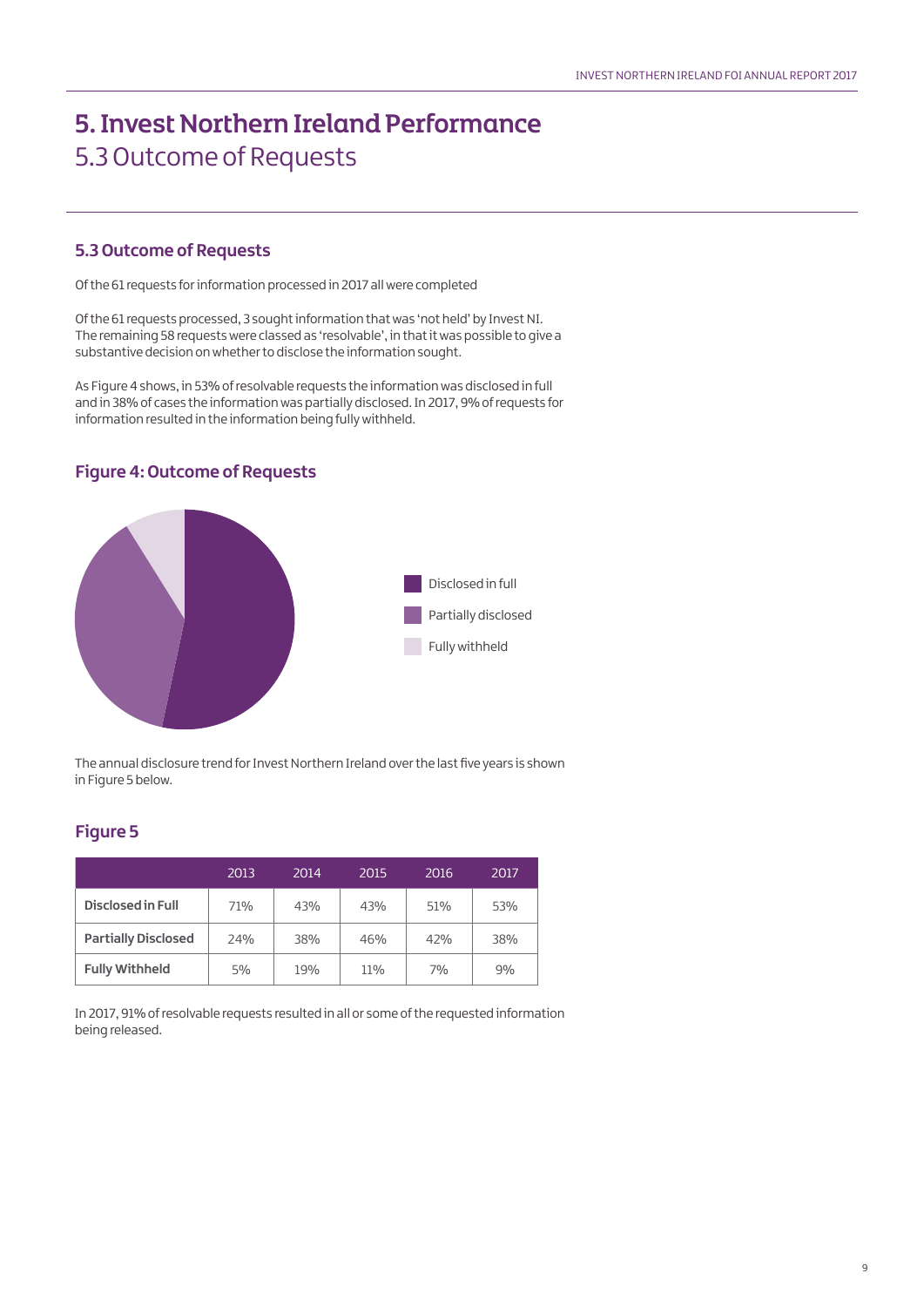## 5. Invest Northern Ireland Performance 5.4 Use of Exemptions/Exceptions

### **5.4 Use of Exemptions/Exceptions**

Under the FOI Act, a public authority can only refuse to provide requested information that it holds if:

- The request is considered vexatious or repeated;
- The cost of compliance would exceed the 'appropriate limit' (£450);
- A fee is not paid;
- The information falls in one or more of the categories of exempt information listed in Part II of the Act.

Exemptions are either 'absolute', i.e., no obligation exists under the FOI Act to consider the request for information further, or 'qualified', i.e., the use of the exemption is subject to a public interest test.

Similarly, the provisions of Part 3 of the EIR provide that a public authority may withhold environmental information if one or more 'exceptions' apply. However the EIR differs from the FOI Act in that Regulation 12(2) states explicitly that 'a public authority shall apply a presumption in favour of disclosure'. And, if an exception applies to requested information, a public interest test must be carried out which applies the aforementioned presumption throughout the test process.

One or more of the exemptions/exceptions were applied to 50% of the total number of resolvable requests. In total, exemptions relied on under the FOI Act were engaged in 29 cases, there were no exceptions under the EIR.

The most commonly applied exemption, as Figure 6 below shows, was in relation to personal information which was used in 31% of resolvable requests, with FOI Section 40(2) being applied to 18 requests.

This was followed by future publication information which was withheld in 21% of resolvable requests with FOI Section 43 (commercial detriment) being applied to 11 requests.



**Figure 6: Use of Exemptions & Exceptions**

**KEY S12 -** Fees Regulations

**S22 -** Future Publication **S38 -**Health & Safety **S40 -** Personal Information **S43 -** Commercial Interests

5 requests were initially refused as the cost to provide the information would have exceeded the 'appropriate limit'.

Overall, 4 of the Section 21 to 44 exemptions were used at least once in 2017.

A total of 47 exemptions/exceptions were applied to 29 requests.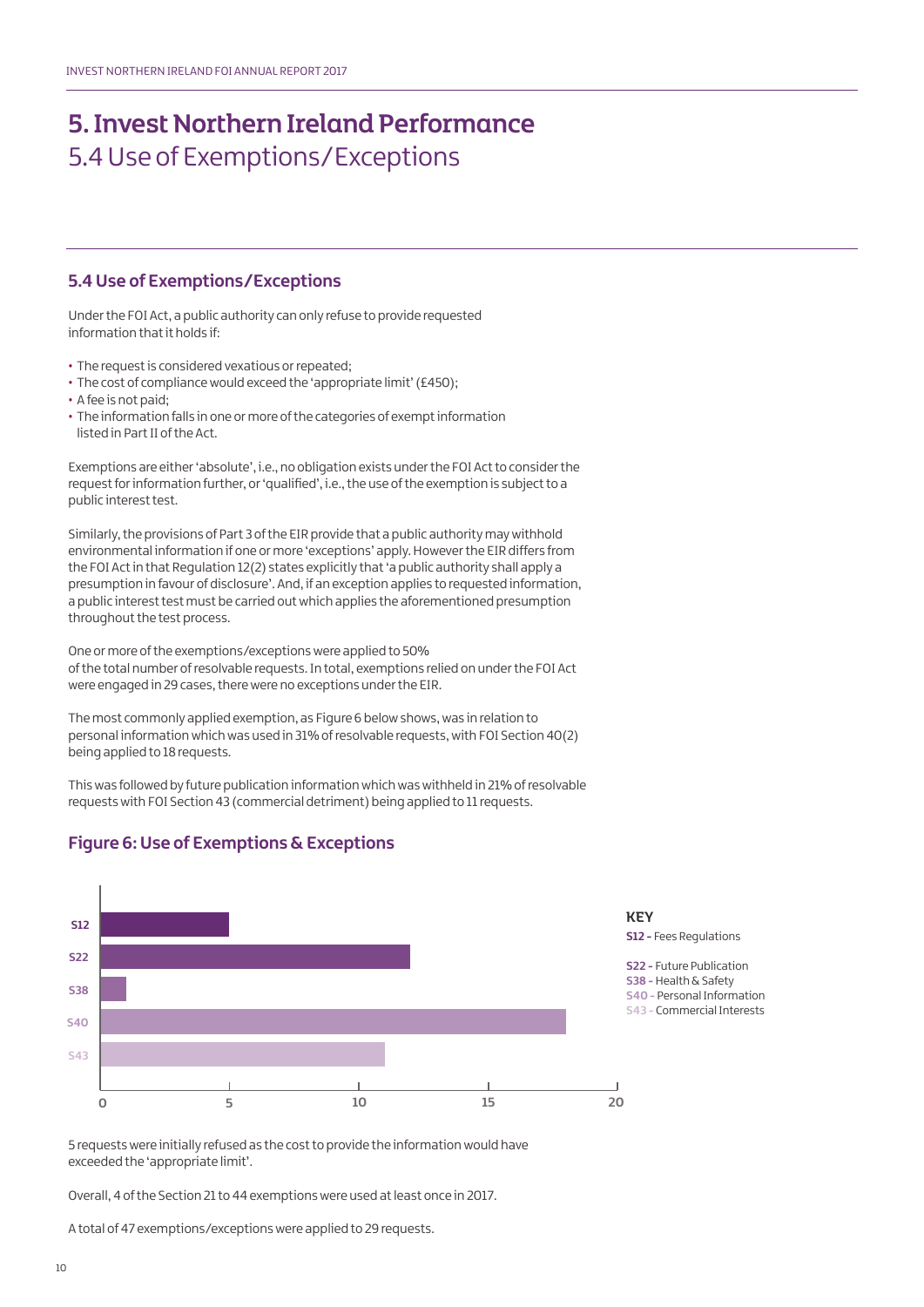## 5. Invest Northern Ireland Performance 5.5 Timeliness of Responses 5.6 Internal Reviews

### **5.5 Timeliness of Responses**

The FOI Act & EIR require public authorities to respond to requests for information promptly and in any event within 20 working days of receipt, with limited exceptions, such as allowing additional time for the consideration of the public interest or dealing with complex and voluminous requests under EIR.

As Figure 7 below shows, in 2017, 98% of requests received by Invest NI were answered within the statutory timeframe of 20 working days, with 1 request being responded to beyond this with a permitted extension. The average time for response was 14 days.

# Deadline Met Permitted Extension Late Responses (0)

### **Figure 7: Timeliness of Responses**

### **5.6 Internal Reviews**

Requesters can ask Invest NI for an internal review if they are not content with its initial decision to withhold requested information. This review involves a fresh examination of the initial decision.

### **Figure 8: Internal Review Outcomes**

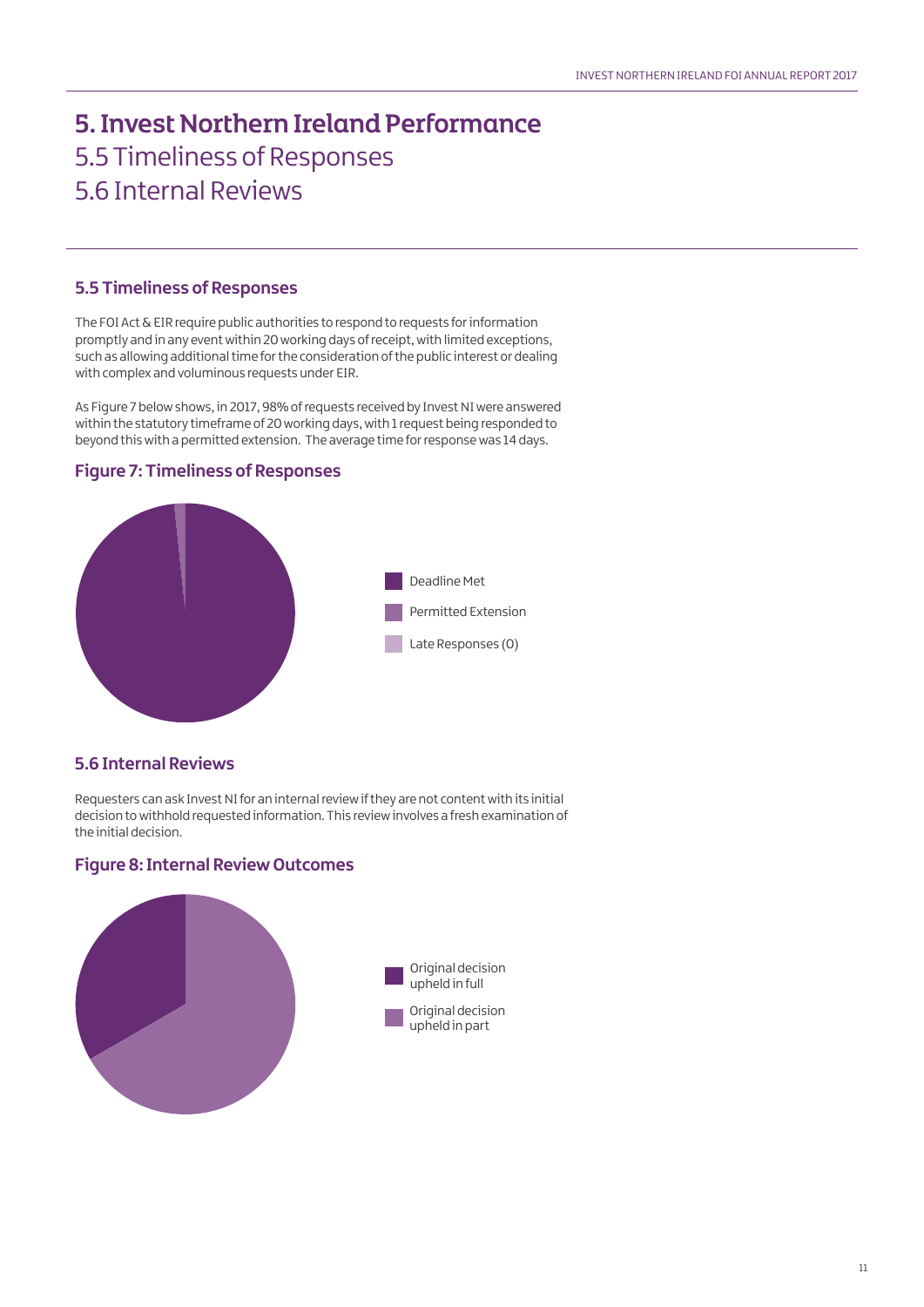## 5. Invest Northern Ireland Performance 5.6 Internal Reviews

A total of 4 internal reviews were requested by applicants on the grounds that some, or all, of the information requested was withheld. This represents a total of 7% of all resolvable requests where some or all of the information was withheld.

The outcome is known in all cases as Figure 8 above shows, with 25% upholding the original decision and 75% overturning the original decision in part.

Figure 9 below shows the five-year (2013 – 2017) trend.

### **Figure 9: Comparison of Internal Reviews per Number of Resolvable Requests 2013-2017**

| Year | No of Internal<br><b>Reviews</b> | No of Resolvable<br><b>Requests</b> | Internal Reviews as<br>% of resolvable |
|------|----------------------------------|-------------------------------------|----------------------------------------|
| 2013 |                                  | 103                                 | 2%                                     |
| 2014 | 10                               | 92                                  | 11%                                    |
| 2015 | 10                               | 89                                  | 11%                                    |
| 2016 | 6                                | 69                                  | 15%                                    |
| 2017 |                                  | 58                                  | 7%                                     |

Figure 10 below shows the trend in outcomes:

### **FIGURE 10: INTERNAL REVIEW OUTCOMES 2013-2017**

| Year | O/D Upheld | O/D Partially upheld | O/d Overtuned |
|------|------------|----------------------|---------------|
| 2013 |            |                      |               |
| 2014 | 9          |                      |               |
| 2015 |            |                      |               |
| 2016 | 4          |                      |               |
| 2017 |            |                      |               |

The FOI Code of Practice issued under section 45 of the FOI Act states that internal review procedures should 'encourage a prompt determination of the complaint'. As Figure 11 shows all reviews were completed within 20 working days. The average time to complete an internal review was 14 days.

### **Figure 11: Timeliness of Internal Reviews**

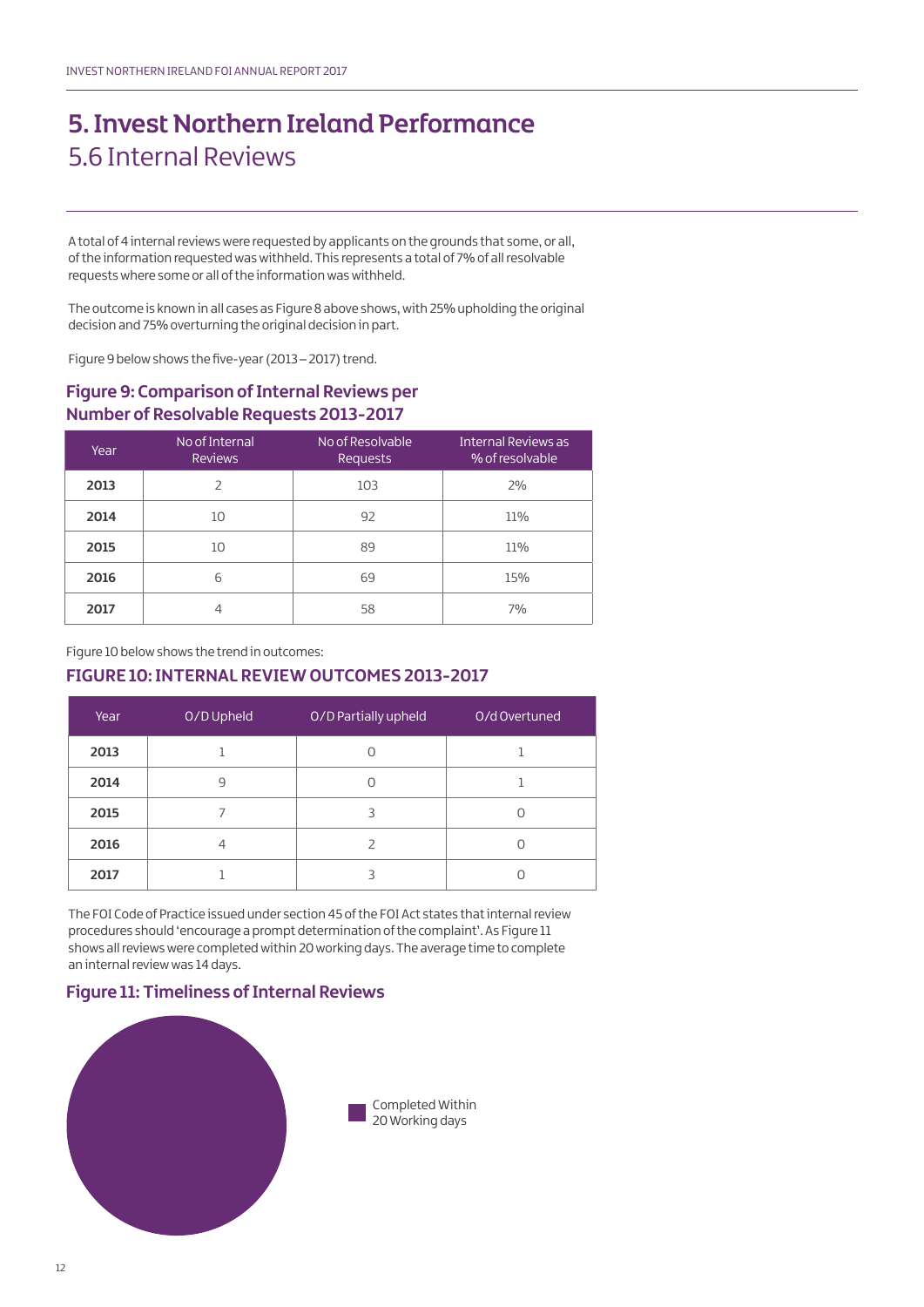## 5. Invest Northern Ireland Performance 5.7 Appeals to the Information Commissioner 5.8 Appeals to the Information Tribunal

### **5.7 Appeals to the Information Commissioner**

If a requester has obtained an internal review of a response by Invest Northern Ireland to a FOI request, but is still not satisfied with the outcome, he or she can make a formal appeal to the Information Commissioner's Office (ICO).

The ICO is the independent regulator of public authorities in their handling of information requests. Upon receipt of a complaint, it may investigate and may then issue a Decision Notice. A Decision Notice is the Commissioner's final view on whether or not the public authority has complied with the FOI Act or EIR, and on what action it needs to take.

During this reporting period there were 2 appeals made to the Information Commissioners Office, of which Invest NI has been made aware, relating to the refusal of information requested.

### **5.8 Appeals to the Information Tribunal**

The Information Tribunal hears appeals as a result of decision notices issued by the Information Commissioner under the FOI Act or the EIRs.

There were no appeals involving Invest Northern Ireland in 2017.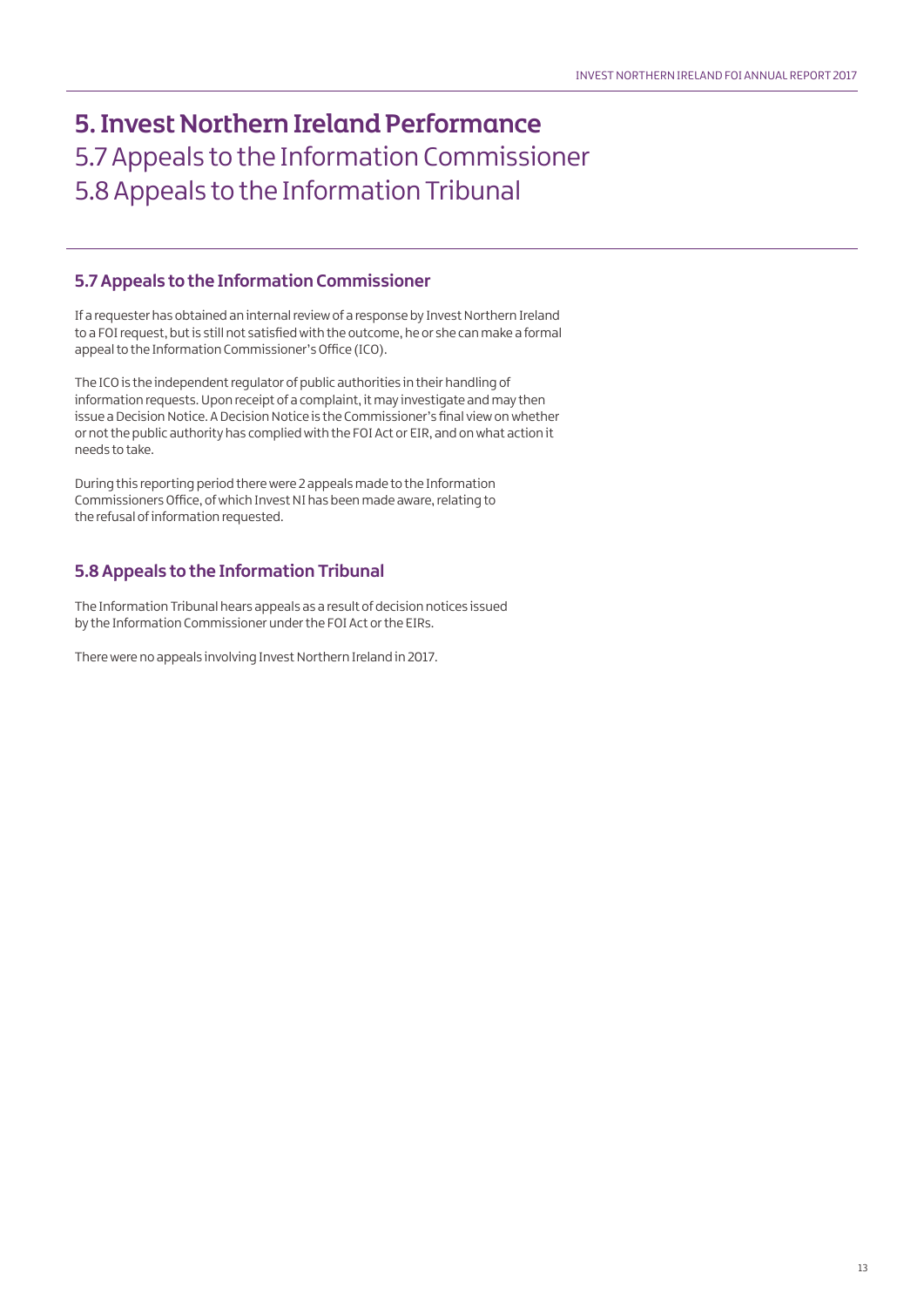### **Within the following tables please note:**

A single refusal can encompass more than one specific exemption/exception

**Table 1:**Number of requests for information received

**Table 2:** Category of requests received

**Table 3:** Timeliness of responses to requests

**Table 4:** Outcome of requests

**Table 5:** FOI exemptions & EIR exceptions applied

**Table 6:**Outcomes of Internal reviews

**Table 7:** Known Appeals to Information Commissioner's Office

### **Table 1 Number of requests for information received:**

| Quarter                                     |               | $\overline{2}$ | 3  | $\overline{4}$ | <b>Annual</b><br><b>Total</b> |
|---------------------------------------------|---------------|----------------|----|----------------|-------------------------------|
| <b>Total number of</b><br>requests received | 27            | 16             | 12 | 6              | 61                            |
| Processed                                   | 25            | 15             | 11 | 5              | 56                            |
| On hold or lapsed                           | $\Omega$      | 0              | 0  | $\Omega$       | O                             |
| <b>Still being processed</b>                | $\mathcal{P}$ |                |    |                | 5                             |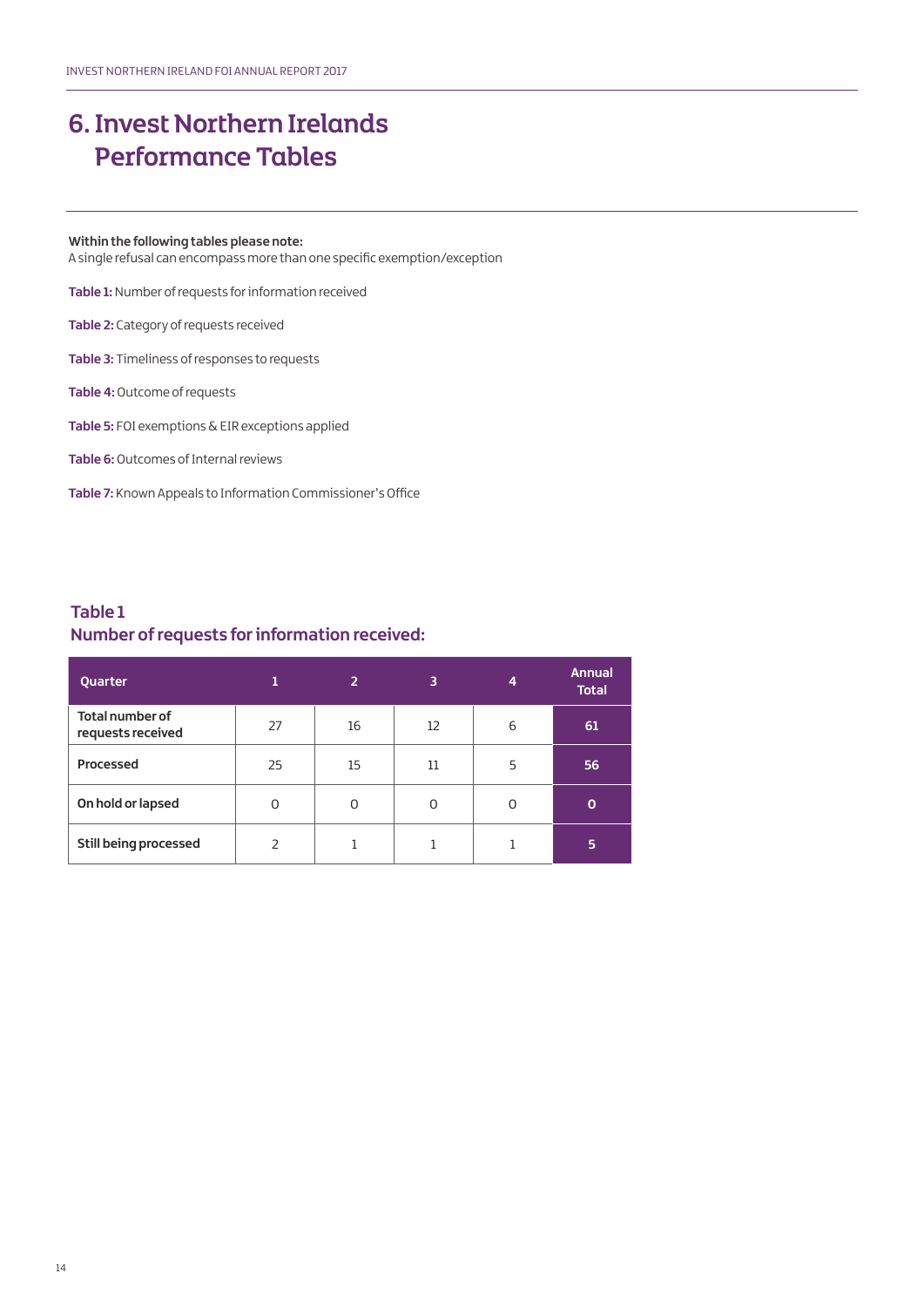### **Table 2 Category of requests received**

| Quarter                 | 1              | $\overline{2}$ | 3              | 4              | <b>Annual</b><br><b>Total</b> |
|-------------------------|----------------|----------------|----------------|----------------|-------------------------------|
| <b>Business</b>         | 9              | 2              | $\overline{4}$ | $\overline{2}$ | 17                            |
| Campaigning<br>Group    | O              | $\mathbf{1}$   | $\mathbf{1}$   | O              | $\overline{2}$                |
| Media                   | $\overline{4}$ | 5              | O              | $\Omega$       | 9                             |
| Member of<br>the Public | 14             | 4              | 7              | $\overline{4}$ | 29                            |
| Solicitor               | Ω              | $\overline{4}$ | ∩              | ∩              | 4                             |

### **Table 3 Timeliness of responses to requests**

| Quarter                                                  | 1  | $\overline{2}$ | 3  | 4 | <b>Annual</b><br><b>Total</b> |
|----------------------------------------------------------|----|----------------|----|---|-------------------------------|
| Total recieved excluding on<br>hold, lapsed or withdrawn | 27 | 16             | 12 | 6 | 61                            |
| Deadline met                                             | 26 | 16             | 12 | 6 | 60                            |
| <b>Permitted extension</b>                               | 10 | O              | 0  | 0 | $1^*$                         |
| Late response                                            |    | O              | O  | O | Ο                             |

\*s10(3) consideration of public interest test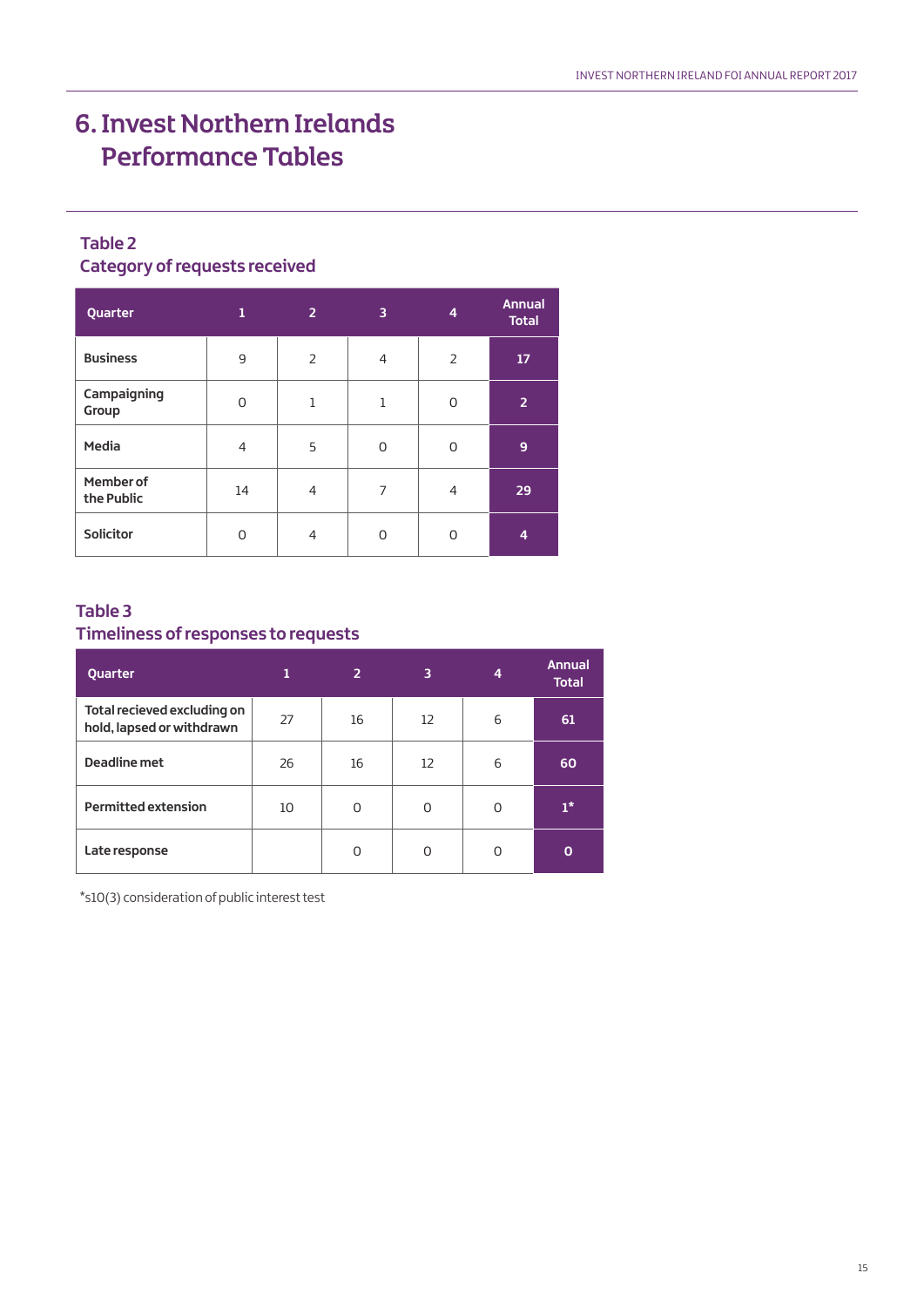### **Table 4**

**Number of requests for information received:** 

| <b>Quarter</b>                                                                           | $\mathbf{1}$ | $\overline{2}$ | 3                        | 4        | <b>Annual</b><br><b>Total</b> |
|------------------------------------------------------------------------------------------|--------------|----------------|--------------------------|----------|-------------------------------|
| Total number of requests received                                                        | 27           | 16             | 12                       | 6        | 61                            |
| on hold or lapsed                                                                        | $\Omega$     | $\Omega$       | $\Omega$                 | $\Omega$ | $\mathbf{o}$                  |
| Still being processed                                                                    | 1            | 1              | 1                        | $\Omega$ | 1                             |
| Total number of requests excluding on hold,<br>lapsed or withdrawn still being processed | 26           | 15             | 11                       | 6        | 58                            |
| Number where information not held                                                        | 1            | 1              | 1                        | $\Omega$ | 3                             |
| <b>Total Resolvable requests</b>                                                         | 25           | 14             | 10                       | 6        | 55                            |
| Information disclosed in full                                                            | 11           | 5              | $\overline{7}$           | 5        | 28                            |
| Partially disclosed                                                                      | 11           | $\mathsf{R}$   | $\overline{\phantom{a}}$ | 1        | 22                            |
| Fully withheld                                                                           | 3            | 1              | 1                        | $\Omega$ | 5                             |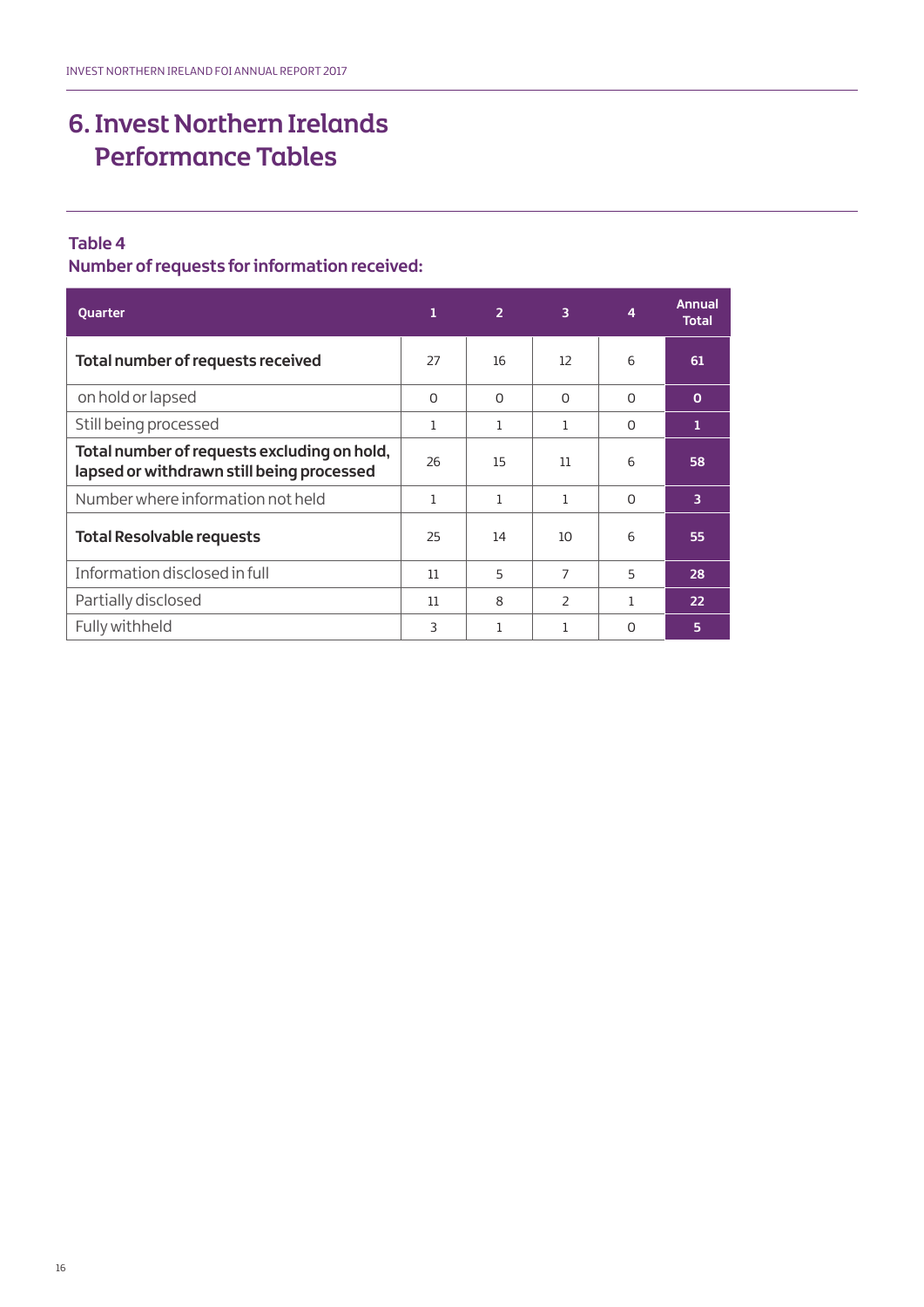### **Table 5**

### **FOI exemptions & EIR exceptions applied**

| <b>Quarter</b>                                                                                                                                                                                                       |   |   | 3                        | 4        | Annual<br><b>Total</b> |  |
|----------------------------------------------------------------------------------------------------------------------------------------------------------------------------------------------------------------------|---|---|--------------------------|----------|------------------------|--|
| Freedom of Information Exemptions/EnvironmentalInformation Exceptions<br>The number of times each of the exemptions in sections 21 to 44 or the exceptions<br>in Requlation 12 were cited as the reason for refusal* |   |   |                          |          |                        |  |
| s12(1) Fees Regulations (exceeds Appropriate Limit)                                                                                                                                                                  | 4 |   | $\Omega$                 | $\Omega$ | 5                      |  |
| s22(1) Intended for future publication                                                                                                                                                                               | 5 | 4 | 3                        | O        | 12                     |  |
| S38 Health & Safety                                                                                                                                                                                                  | O |   | $\Omega$                 | $\Omega$ | 1                      |  |
| s40(2) Personal Information                                                                                                                                                                                          | 9 | 6 | $\overline{\phantom{0}}$ |          | 18                     |  |
| s43(2) Commercial Interests                                                                                                                                                                                          | 4 | 6 | O                        |          | 11                     |  |

\* It should be noted that a single refusal can encompass more than one specific exemption / exception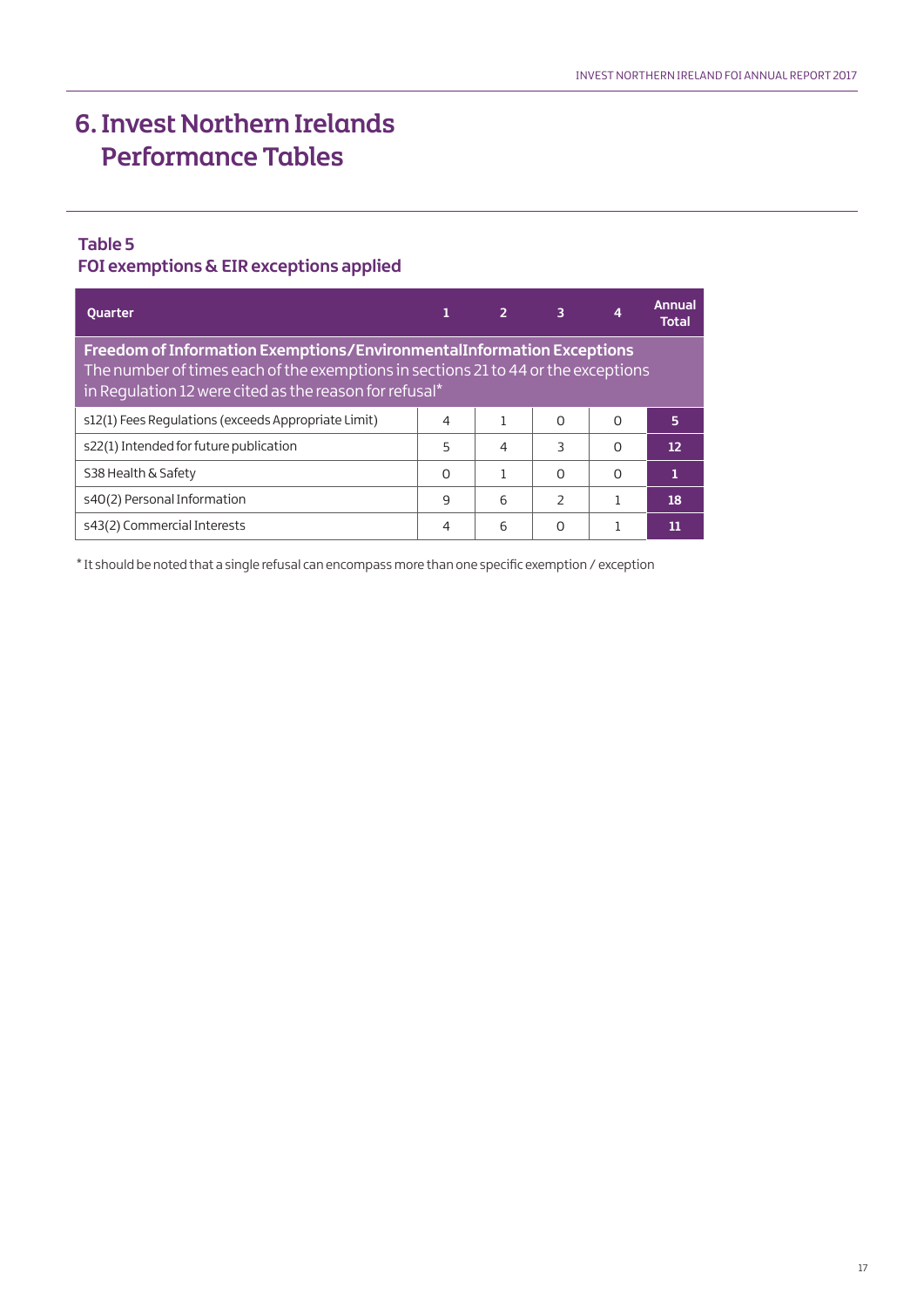## **Table 6**

### **Outcomes of Internal reviews**

| <b>Quarter</b>                   |                          |                | 3 |   | <b>Annual</b><br><b>Total</b> |
|----------------------------------|--------------------------|----------------|---|---|-------------------------------|
| <b>Internal Reviews</b>          |                          |                |   |   |                               |
| <b>Total number of reviews</b>   | $\overline{\phantom{a}}$ | $\overline{2}$ | ∩ | O | 4                             |
| Number where outcome known       | $\overline{\phantom{0}}$ | 2              | ∩ | O | 4                             |
| Original decision upheld in full | O                        |                | ∩ | ∩ |                               |
| Original decision upheld in part | $\overline{\phantom{a}}$ |                | ∩ | ∩ | 3                             |
| Original decision overturned     | ∩                        |                |   |   |                               |

### **Table 7 Known Appeals to Information Commissioner's Office**

| Appeals to the Information<br><b>Commissioner</b>        | OTR1                     | OTR <sub>2</sub> | OTR3     | OTR4     | <b>Annual</b><br><b>Total</b> |
|----------------------------------------------------------|--------------------------|------------------|----------|----------|-------------------------------|
| Total number of known appeals<br>(calendar year to date) | $\overline{\phantom{a}}$ | $\overline{2}$   | $\Omega$ | $\Omega$ | $\overline{4}$                |
| Number where outcome known                               | $\Omega$                 | $\Omega$         | $\Omega$ | $\Omega$ | O                             |
| Original decision upheld in full                         |                          | 1                | $\Omega$ | $\Omega$ | $\overline{2}$                |
| Original decision upheld in part                         |                          | 1                | U        | O        | $\overline{2}$                |
| Complaint upheld                                         | O                        | 0                | O        | ∩        | O                             |
| Informal resolution                                      | U                        | O                | Ω        | n        | O                             |